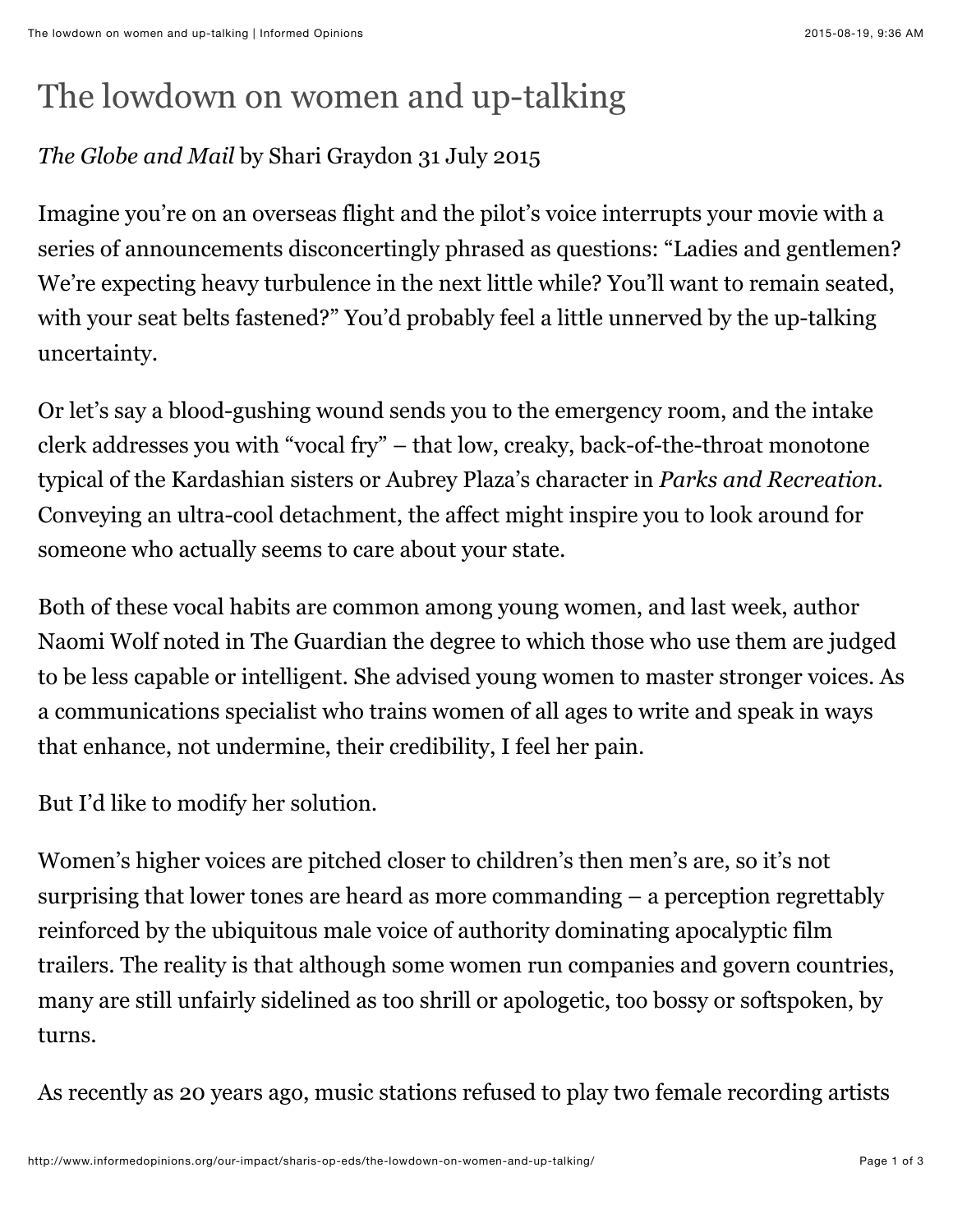back to back, convinced listeners would switch channels if subjected to consecutive women's voices. And yet, the likes of Sarah McLachlan, Sheryl Crow, Beyoncé and Taylor Swift proved them wrong.

So it's past time to challenge the broader "male vocal style is desirable but female vocal style needs fixing" default. In fact, given the continuing unconscious cultural biases against women's voices, it's impressive to consider the innovative means women have developed to be heard.

Inserting verbal question marks into sentences is often evidence of a generous impulse aimed at building consensus or ensuring that listeners understand what's being said. Asking "Don't you think?" after an assertion invites others to participate. It's also a sophisticated strategy to employ if your safety and well-being – or that of your children or community – depend on you sharing critically important insights, without appearing to oppose those who hold power.

And if you've learned that, as a woman, your chances of being interrupted are significantly higher than your male colleagues, adopting run-on sentences to make sure you at least get to voice your concerns constitutes an inspired adaptive response. Similarly, vocal fry might just be a clever means of countering the very speech tendencies – too high pitched, too emotionally expressive – for which women are often criticized.

I regularly urge women to eliminate the taglines, equivocation and up-talking that result in others deeming them superficial airheads rather than competent colleagues or potential hires. But I would really love to live in a world that also encourages men to question their own conversational practices, recognizes the possible value of uncertainty and celebrates the instinct to seek confirmation, rather than definitively state "the truth" without acknowledging its "as I see it" codicil.

Take the deluded clown who shouts from the bleachers to the professional player on the field, "I could do better blindfolded!" Or the self-aggrandizing colleague who inflates his